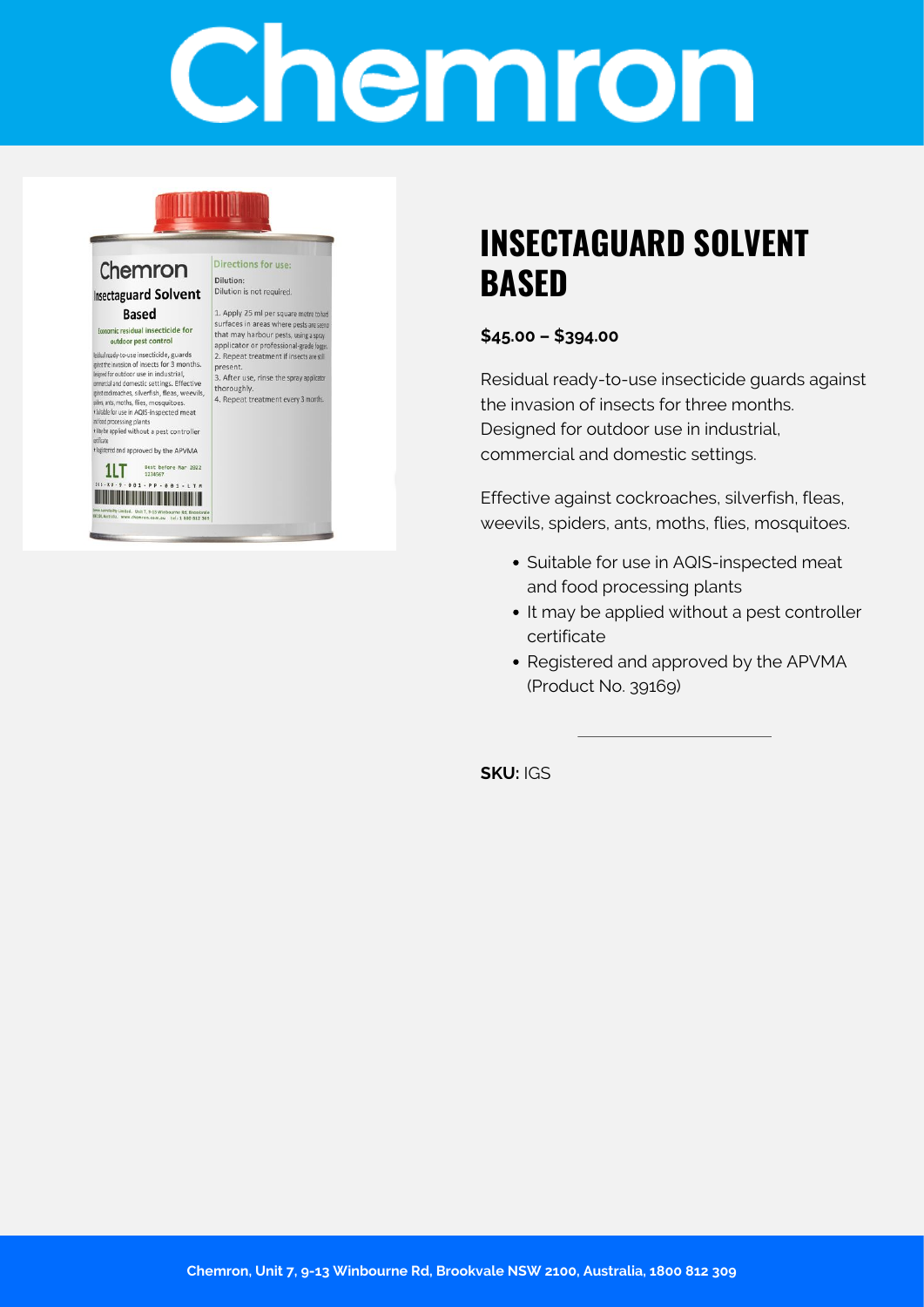## Chemron

## **VARIATIONS**

| Image                                                                                                                                                                                                                                                                                                                                                                                                                                                                                                                                                                                                                                                                            | <b>SKU</b>              | <b>Price</b>                          | <b>Container Size</b> |
|----------------------------------------------------------------------------------------------------------------------------------------------------------------------------------------------------------------------------------------------------------------------------------------------------------------------------------------------------------------------------------------------------------------------------------------------------------------------------------------------------------------------------------------------------------------------------------------------------------------------------------------------------------------------------------|-------------------------|---------------------------------------|-----------------------|
| Directions for use<br>Chemron<br>Insectaguard Solvent<br>Dilution is not required<br>Based<br>1. Apply 25 ml per square me<br>rríaces in areas where pests awa<br>ir residual insecticide fo<br>that may harbour pests, using a sp<br>outdoor pest control<br>pplicator or professional-grade<br>vious insecticide, quand<br><b>Remeat fre</b><br>of insects for 3 months<br>or use in industri<br>.<br>3. After use, rinsi<br>(and domestic settings, Effective<br>thoroughly<br>aches, silverfish, fleas, weevils<br>4. Repeat treats<br>for use in AQIS-inspected mean<br>brassled without a next controller<br>tred and approved by the APVMA<br>1LT But before for 1912<br> | IGS-XU-9-001-PP-001-LTM | \$45.00 ex GST (\$49.50 inc GST       | 1LT                   |
| шш<br>Chemron<br><b>Insectaguard Solven</b><br>Based<br><b>SLT</b><br>                                                                                                                                                                                                                                                                                                                                                                                                                                                                                                                                                                                                           | IGS-XU-9-001-PP-005-LTM | \$120.00 ex GST (\$132.00 inc<br>GST) | 5LT                   |
| Chemron<br>$20LT =$                                                                                                                                                                                                                                                                                                                                                                                                                                                                                                                                                                                                                                                              | IGS-XU-9-001-PP-020-LTM | \$394.00 ex GST (\$433.40 inc<br>GST) | 20LT                  |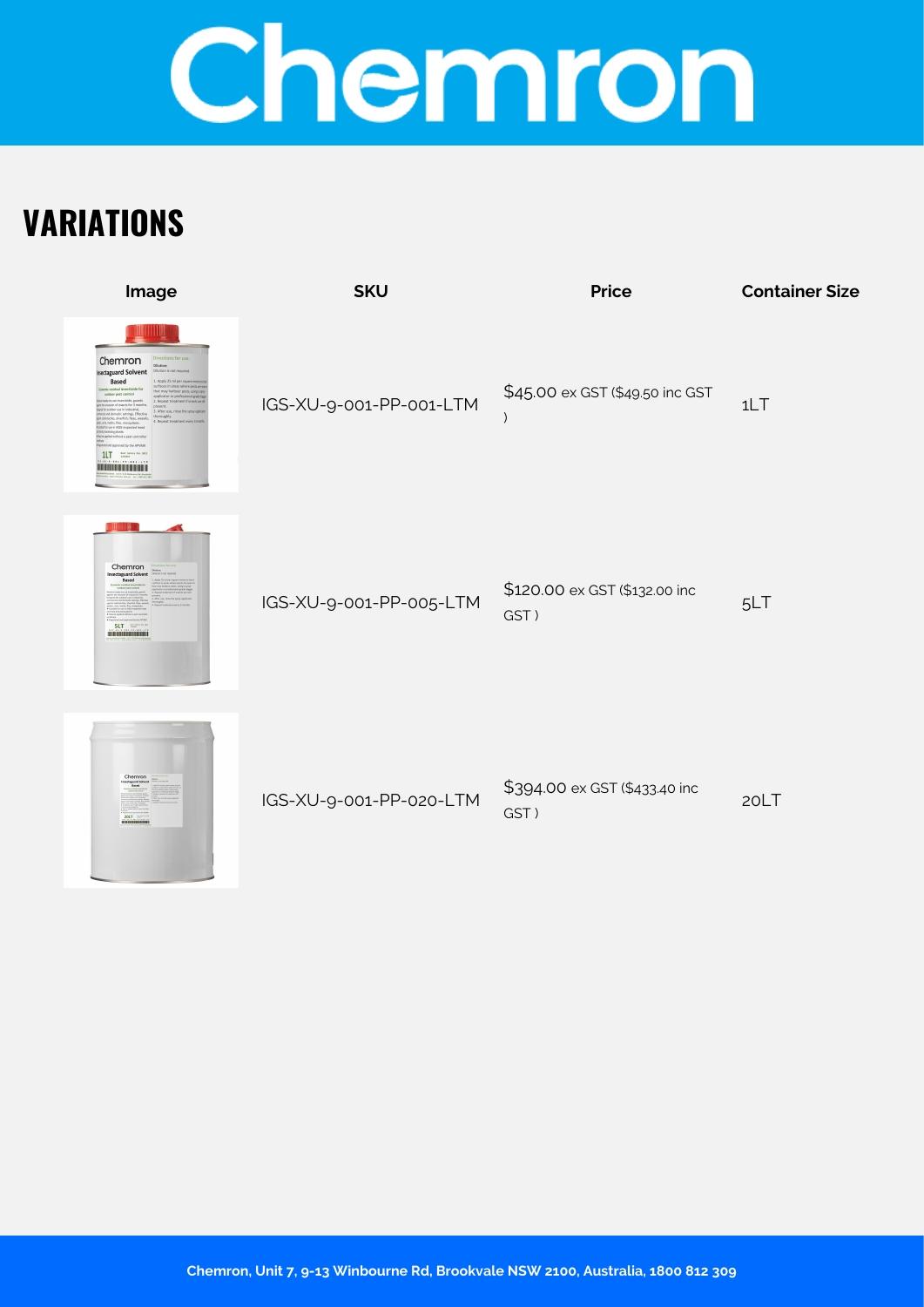

## **PRODUCT DESCRIPTION**

Insectaguard Solvent Based is an outdoor insect repellent designed to establish a strong insect barrier and assists in an overall insect control strategy.

#### **Implementing a dissuasion strategy with an outdoor insect repellent**

We all know that insects are a crucial part of our environment. Many ecosystems depend upon their activity; pollination for plants, a food source for birds etc. However in the wrong place or at the wrong time, they can be more than just a nuisance, they can cause costly contamination and health issues for both people and livestock.

Using an outdoor insect repellent is part of an insect dissuasion strategy. It firmly informs the insects that this is not an area they should enter, or linger.

Nobody wants to unnecessarily kill insects, however, a current infestation will need to be treated prior to implementing a dissuasion strategy with an outdoor insect repellent like Insectaguard. To treat a current outdoor problem we recommend you use [Insakill Solvent Based](https://chemron.com.au/shop/pest-control/insakill-solvent-based/)

### **A highly effective, yet low toxicity outdoor insect repellent**

Although Insectaguard is a highly effective insect deterrent, its low toxicity formula won't accumulate in the environment and won't have any residual activity in warm-blooded animals and humans.

#### **An important note about insect immunity**

Just like bacterial can develop an immunity to antibiotics, so insects can develop an immunity to a repeatedly used treatment.

Insectaguard comes in two formulas, solvent-based and [water-based.](https://chemron.com.au/shop/pest-control/insectaguard-water-based/) Alternating treatment between these formulations can inhibit an insects ability to develop immunity and help to ensure the ongoing effectiveness of the outdoor insect repellent strategy.

For indoor use please consider our [Insectaguard Water Based.](https://chemron.com.au/shop/pest-control/insectaguard-water-based/) It is a non-flammable, pleasantly fragranced, water-based formula, and is ideal for indoor applications.

#### **Product Features:**

- Earth-friendly pest control that is safe for the outdoor environment
- Non-aerosol formulation
- Excellent economy: 3 months protection
- Suitable for use in AQIS-inspected meat and food processing plants
- No pest controller's certificate required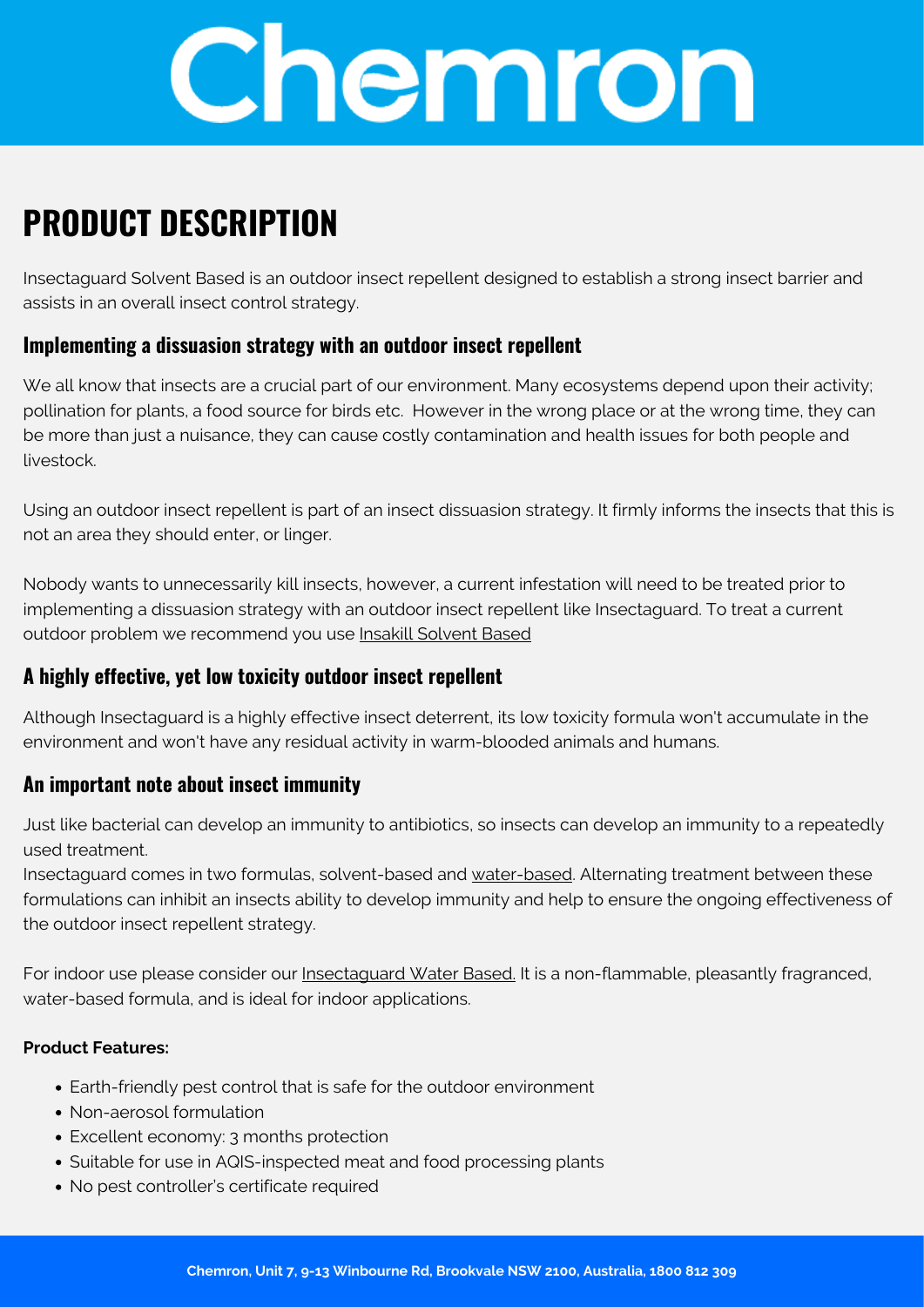

#### **Ideal for:**

- Cockroaches
- Silverfish
- Fleas
- Weevils
- Spiders
- Ants
- Moths
- Mosquitoes
- Flies

## **RELATED PEST CONTROL PRODUCTS:**

- For a current active pest infestation consider using [Insakill Solvent-Based](https://chemron.com.au/shop/pest-control/insakill-solvent-based/) or [Insakill Water-Based.](https://chemron.com.au/shop/pest-control/insakill-water-based/)
- For a persistent flying insect problem like flies and mosquitos consider using [Sentinel](https://chemron.com.au/shop/pest-control/sentinel/) with an [Automatic](https://chemron.com.au/shop/spraying/aerosol-dispenser-unit/) [Dispensing Unit.](https://chemron.com.au/shop/spraying/aerosol-dispenser-unit/)
- For wasp nests, particularly around electricity, consider using [Wasp Eliminator.](https://chemron.com.au/shop/pest-control/wasp-eliminator/)
- For bird-related problems, [click here.](https://chemron.com.au/?s=birds&post_type=product&type_aws=true&aws_id=1&aws_filter=1)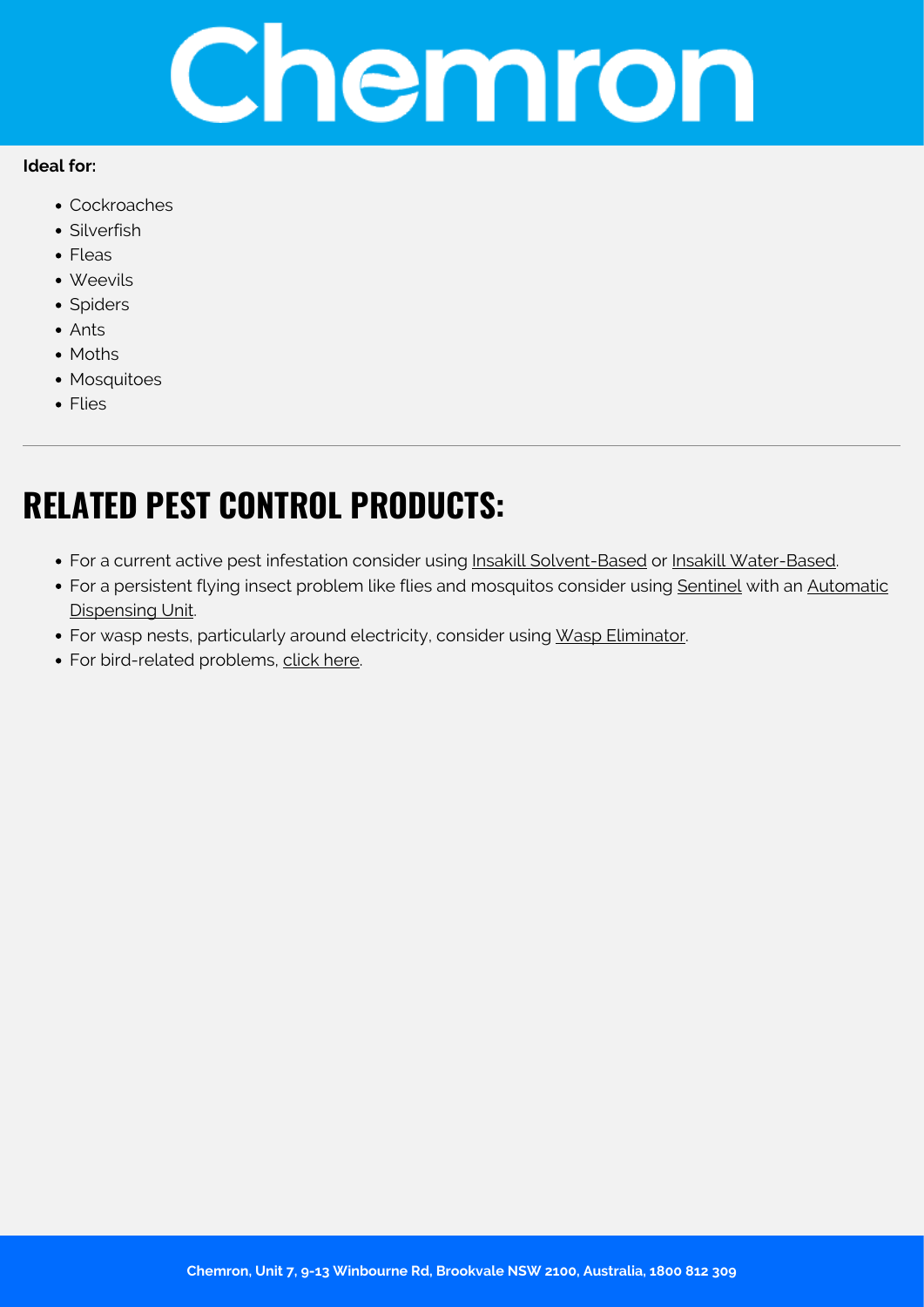

## **DIRECTIONS FOR USE**

**Dilutions:** Dilution is not required.

- 1. Use a spray applicator or professional-grade fogger to apply 25ml per square metre to hard surfaces in areas where pests are, have been, or are likely to be.
- 2. After use, rinse the spray applicator or fogger thoroughly.
- 3. Repeat treatment every three months.

## **DOWNLOADS**

• [IGS – Compliance Label](https://chemron.com.au/product-label/IGS - Compliance Label.pdf)